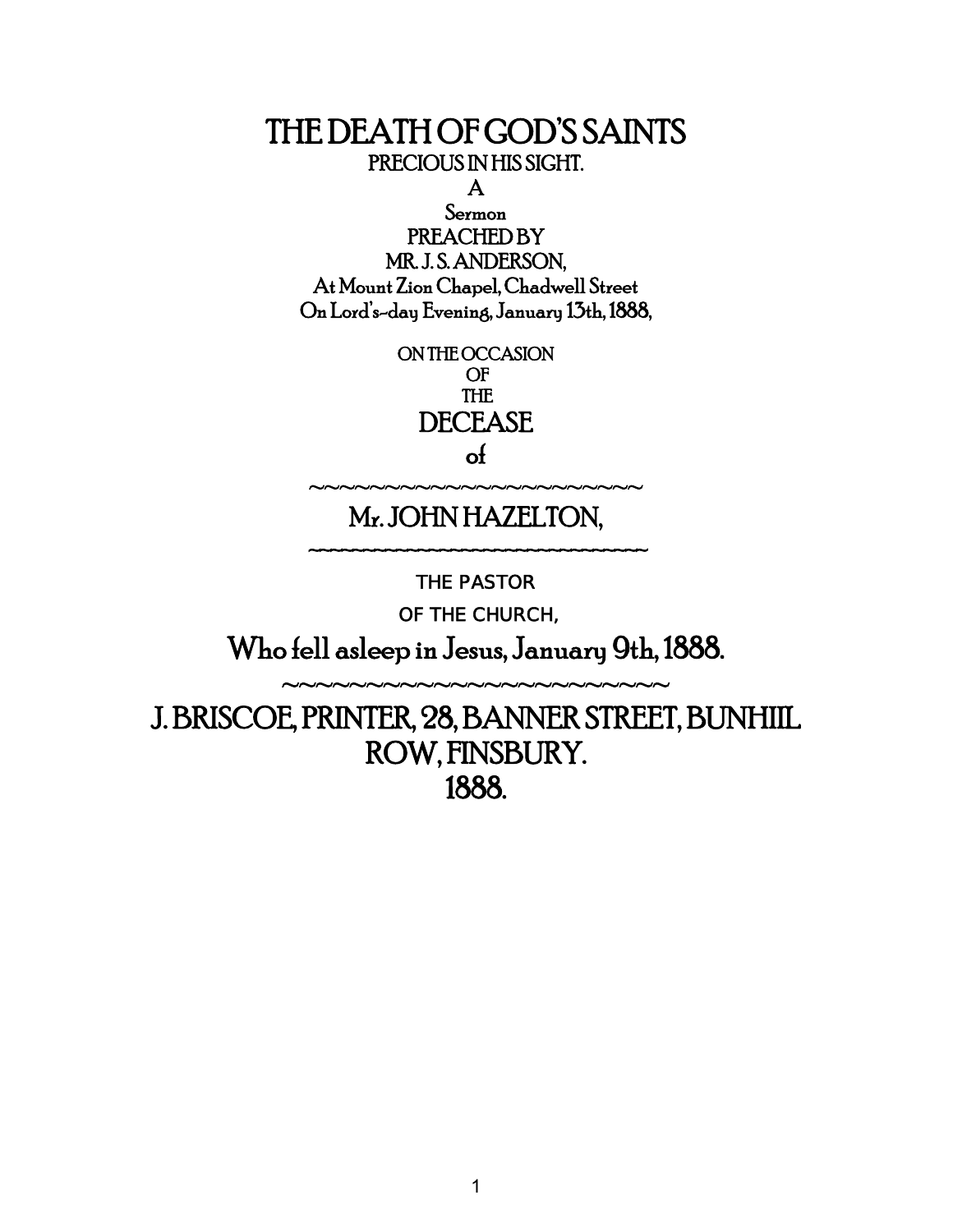#### SERMON. I.

# "Precious in the sight of the Lord is the death of His saints." {Psalm 116: 15}.

The Lord in His infinite mercy has placed an opaque veil between us and to-morrow, between us and the next hour; so that we cannot possibly know what events are to transpire during our pilgrimage through this world to the next. If the children of Israel could have foreseen all that they had to experience in the wilderness, and the lengthened period that they had to sojourn there, methinks that Moses would never have been able to lead them out of Egypt. But they, like us, could not foresee one day before them. And if those of us who stood on this platform, and those who sat in the pews about a month ago, could have known what would have called this vast congregation together to-night, how the anticipation would have cast a gloom over that assembly, and over every subsequent moment, from the time it was revealed, to the time it was accomplished : and hence we say that it is a mercy that we do not lose the enjoyment of the present through the anticipation of the future, which the Lord holds in His own hands.

If my departed brother could stand by my side this evening, and be my prompter, I know he would say, "Exalt the Master! Extol Him! Set Him very high! Keep me as much as possible out of sight, and only talk of Him by whose grace I was what I was, and am what I am." But he cannot stand and prompt; yet we know very well that something like that would have been his instruction, could it have been so. And I hope that we shall not forget that we are here to worship God; and may God help us, and sanctify to us all the event that we so keenly feel, and so deeply grieve over: for though we are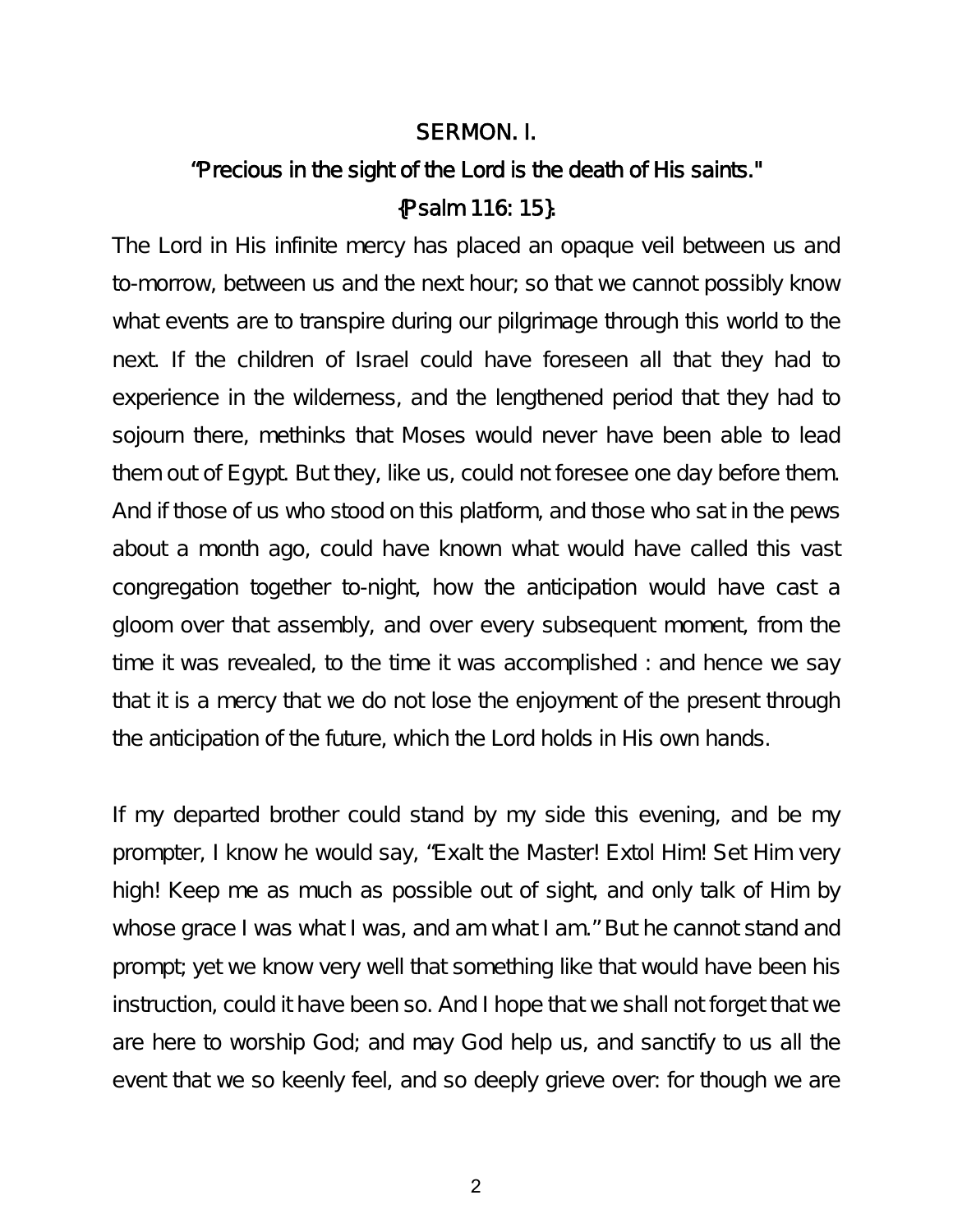forbidden to murmur, the Lord does not forbid us to mourn. When Mary and Martha mourned the loss of their brother, He did not lecture them on the folly of their grief, but rather comforted their hearts by mingling His tears with theirs. While He was able to quicken the dead, and to restore from the grave, He was a Brother that had a heart that could feel for the sufferers.

We shall offer a few remarks this evening on these three particulars— First, the persons referred to—saints ; secondly, the process that they pass through—death ; thirdly, the preciousness of that process unto our God.

First, let us invite your attention to the persons referred to, and notice what they are—" saints," holy persons, God-like individuals through sovereign, distinguishing, and almighty grace : and he whose absence, whose departure we lament, was an eminent saint. All those who knew him best felt that he lived in communion and in fellowship with his God, and only at the last anniversary meeting I remember his saying, as I sat by his side on this platform, that all who knew him knew where he lived; and then he quoted the first verse of the 90th {Psalm. 90: 1}, "'Lord, Thou hast been our dwelling-place in all generations "and I dwell," said he, "in God." Oh what a dwelling-place! What a home! What a refuge for the heart of one who was a sinner, but who has become a saint! They are made saints by sovereign and divine grace, first in the purpose of Jehovah in choosing, in predestinating, and in uniting them federally with their covenant Head, thus setting them apart for Himself, that all His divine perfections may be glorified in their salvation: for God is revealed in the salvation of His people as He is not in any other part of His dominions. We see only parts of His ways in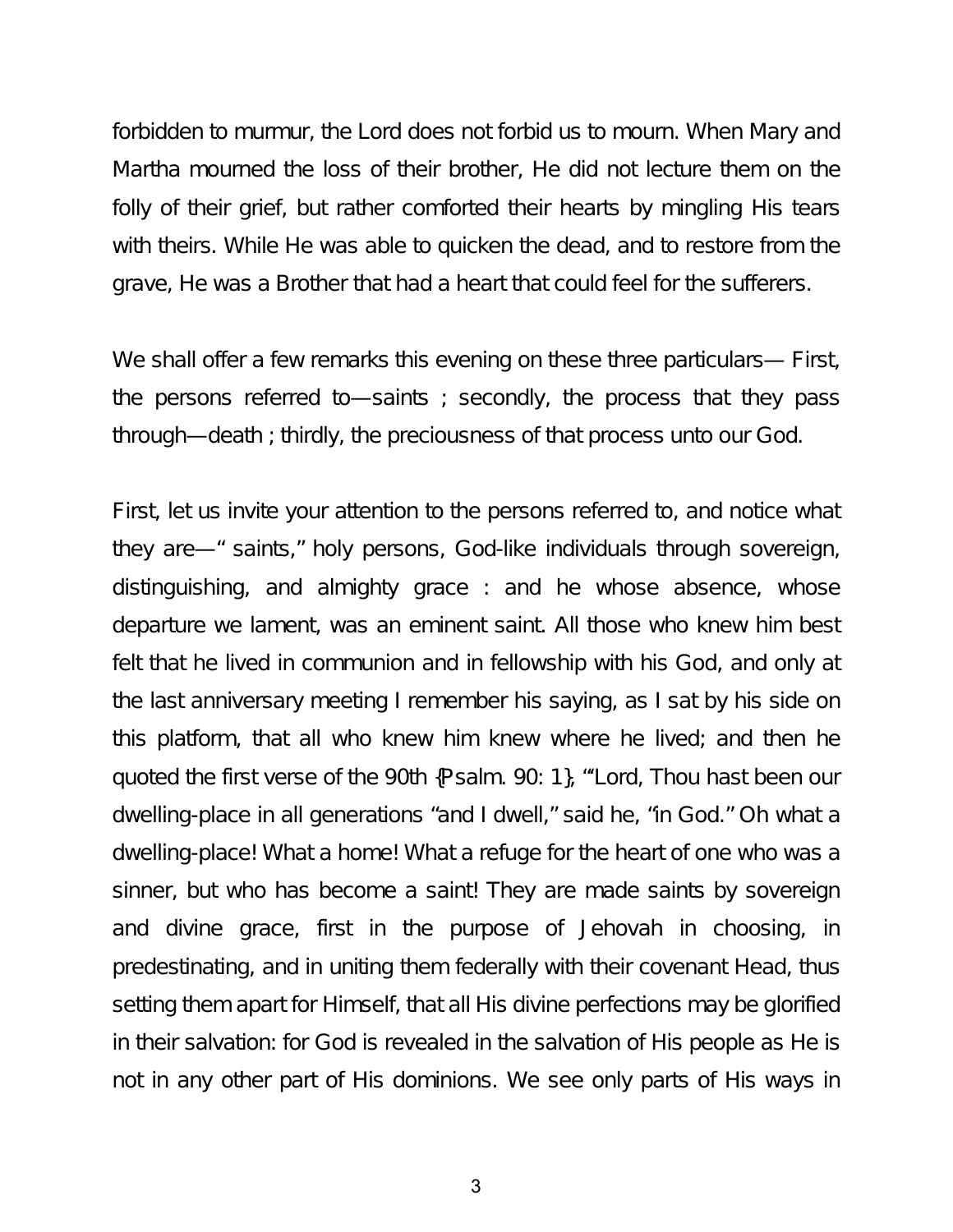creation ; but the whole Godhead is concerned in making saints, and in keeping, preserving, and teaching them, and finally, in taking them to heaven. They are, therefore, not only set apart in everlasting love, by choice, but they are called out of the world by the power of the Holy Ghost, and receive, as a free and sovereign gift, a nature that is heavenly, holy, pure, and God-like : and thus they are sanctified by God the Lather, redeemed by the blood of the Son, and quickened by the Holy Spirit, washed in the "fountain opened for sin and uncleanness," and made manifestly to differ from their former selves, and from a godless and profane world.

Observe whose they are. "Precious in the sight of the Lord is the death His saints." Ah! they belong to Him. "Whoso giveth a cup of cold water, because ye belong to Christ, shall not lose his reward." His people are His patrimony, His portion given to Him by the divine Lather; He speaks of them emphatically as His own. Jesus, "having loved His own,...He loved them unto the end for they became His own, not only by right of creation,—by donation or gift of the Lather,—but by the purchase of His blood. "Ye are not your own," said the apostle. Our brother was not his own, he did not belong to this church only as a loan for a while ; he belonged unto our Divine Lord, who had a right to do with Him whatsoever seemeth Him good, and hence Jesus ever speaks of His people as having a special and peculiar right to them. "I have called thee by thy name; thou art Mine." Yes, thou art Mine; and how blessed if we can adopt the language of the spouse in the Canticles, and say in the confidence of faith, "I am my Beloved's, and my beloved is mine!" Whatever figure is employed in the Scripture to set forth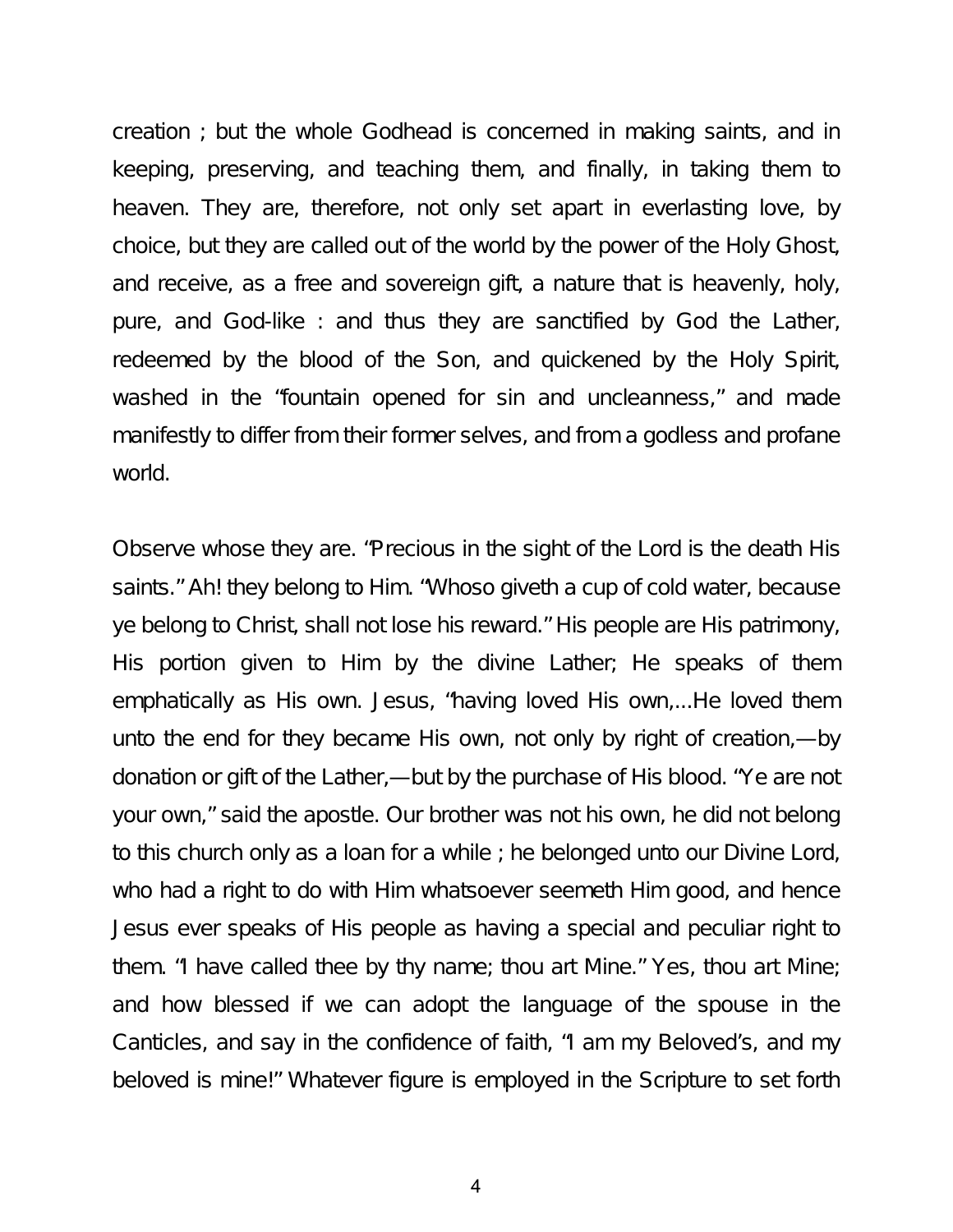the union of Christ and His church, you ever find that union to he very close. The church is His bride, His own bride. He never had but one. He is the Vine, they are the branches; and the branches spring out of the Vine. He is the Shepherd, they are the flock; and you know we read in the 10th chapter of John, of the hireling, "whose own the sheep are not;" who "fieeth, because he is an hireling:" but "the good Shepherd giveth His life for the sheep," because they are His own. They are His saints, and they are spoken of as the stones of a crown; and He says by the Prophet Malachi, that "they that feared the Lord spake often one to another; and the Lord hearkened and heard it: and a hook of remembrance was written before Him, for them that feared the Lord, and that thought upon His name. And they shall he Mine in that day when "make up My jewels." Oh then, how unspeakably blessed it is to be found in the Saviours crown—to belong thus specially to the Lord Jesus Christ by an indissoluble bond, a bond that death itself can never dissolve.

II. But let us, in the second place direct your attention to the process that they are called to pass through. u Precious in the sight of the Lord is the death of His saints." I call it a process, and it is such; for instance, we died, penalty, in the Lord Jesus Christ on the cross. By man came sin; by sin came death as its wages ; not only natural, physical death ; —but eternal, or the second death,—the penalty of the law, attached to transgression ; and the people being one, His saints being one with their covenant Head, they lived in Him, they fulfilled the law in Him, and they died in Him, mystically. His death was real; it was an accursed death; it was all sting, nothing but sting, to Him. His soul was stung: His inconceivable agonies arose, not from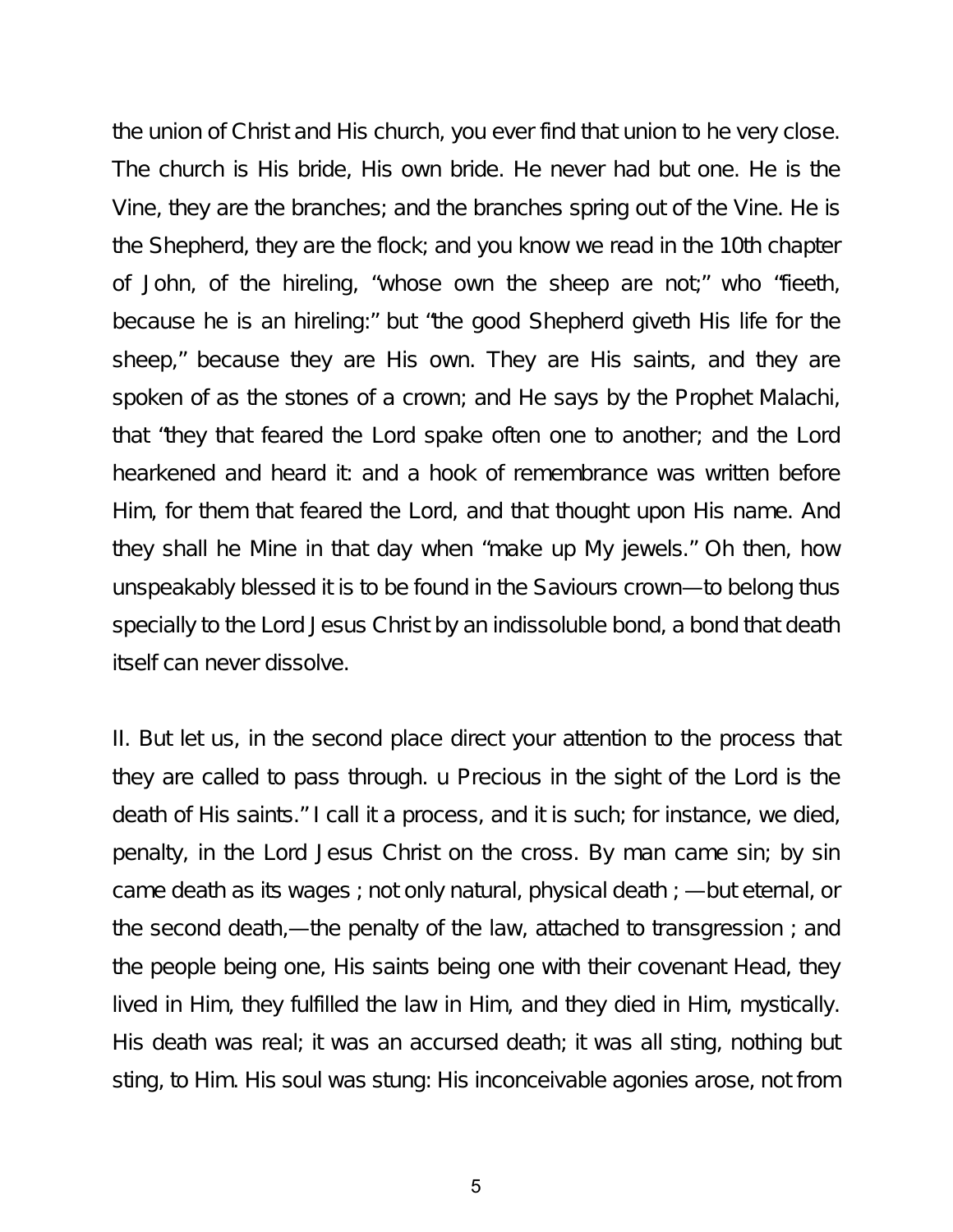the mere pain of physical death, but from the fact that God's curse was in it; and hence that bitter wail—"My God! My God! Why hast Thou forsaken me?" Beloved, behold Him on the cross, treading alone the wine-press of the fierce wrath of God against sin, after the vials of that indignation had been poured out upon His holy soul in the garden, when His sweat was like drops of blood falling to the ground. Hone but He Himself can possibly know what He endured; but His people were in Him. "I am crucified with Christ," said the apostle; "nevertheless I live." Think of this, believer; try to realize the precious truth, and remember that it was Jesus who bore for you the curse of the law, and that not one drop of all the curse remains for wretches who deserved the whole.

## "At most we do not taste His cup, For He Himself has drank it up."

For said He; "The cup that My Lather hath given Me shall I not drink it?" And, "Ye are dead with Christ," says Paul. "Beckon yourselves to be dead." You died on Calvary in the Lord Jesus Christ. And then the results of it are certain and sure. There can be no failure whatever in the fulfillment of the Divine purposes concerning the objects of His eternal love. I should sink in utter despair if I did not believe that all that God purposed, and all that Christ intended by the purchase of His blood shall be fulfilled ultimately by the exercise of Divine power; and as the result therefore of His death, and our death in Him, mystically on the cross, we die to the world, and to the law, and to sin. "I was alive with out the law once," said the apostle; "but when the commandment came, sin revived and I died,''—died to sin. The question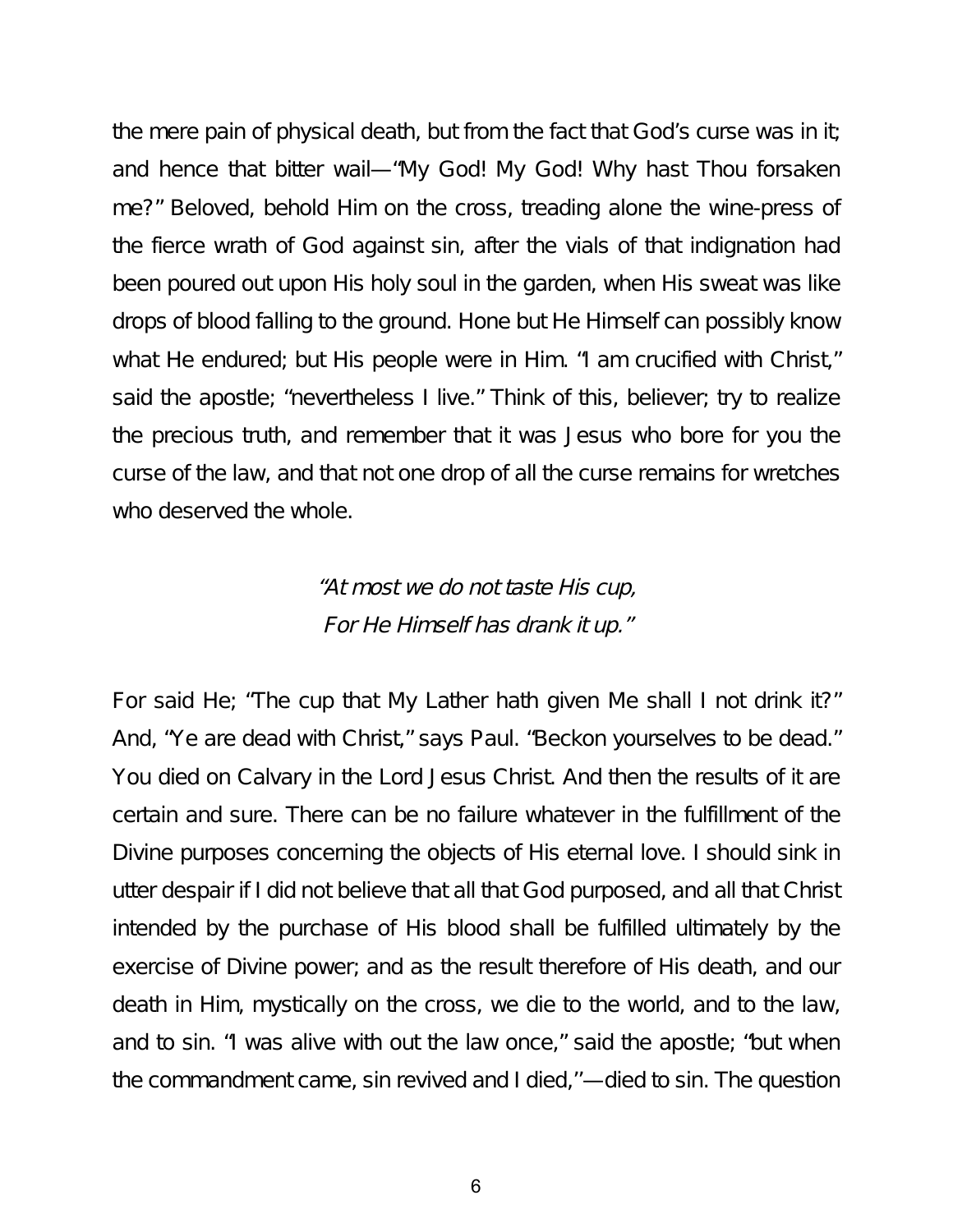of our sin, legally and penalty, was settled on Calvary, and it cannot be reopened. I say this advisedly:—the question of the believer's sin, once settled, cannot be reopened; and therefore, reckon yourselves to be dead to the law, dead to sin. "I know that in me, that is in my flesh, dwelleth no good thing;" but all the vile corruptions of fallen nature; but, legally, sin was put away ; the penalty was endured, and the believer delivered from its guilt, and by the Holy Ghost he is delivered from its power; and as he dies to the world, and to sin, and to the law, he lives unto God. And you find life ever springing out of death. Yes, "Except a corn of wheat fall into the ground and die, it abideth alone; but if it die, it bringeth forth much fruit and thus Jesus illustrated the results, the blessed glorious results: own death. He was the corn of wheat, and He died, and from His death our life springs; and as we live to Him, we die to all beside. Our beloved brother—oh how dead he was to the world! As we heard on Friday, the Lord had stopped him when a frolicsome lad, had opened his heart, like that of Lydia, let in the blessed light of that truth, and revealed unto him his need of salvation; then he died to the world; it lost its charms; he could find nothing in it whereon his new life could feed; and increasingly, from that day until last Monday, he was dying a lingering death to the world. And you know, those of you who have sat under his ministry, either statedly or occasionally, as well as those of us who have been in close ministerial association and companionship with him—how dead he was to sin. He was preeminently a godly man. Yes, dead to sin—that had lost all its charm. He only knew it to hate it and ever to fight against it; and we know who are acquainted with his ministry how dead he was to the law. Yes, alive in the Gospel, alive through the Gospel, alive to the Gospel. But oh he could sweetly, and did sweetly, realize these precious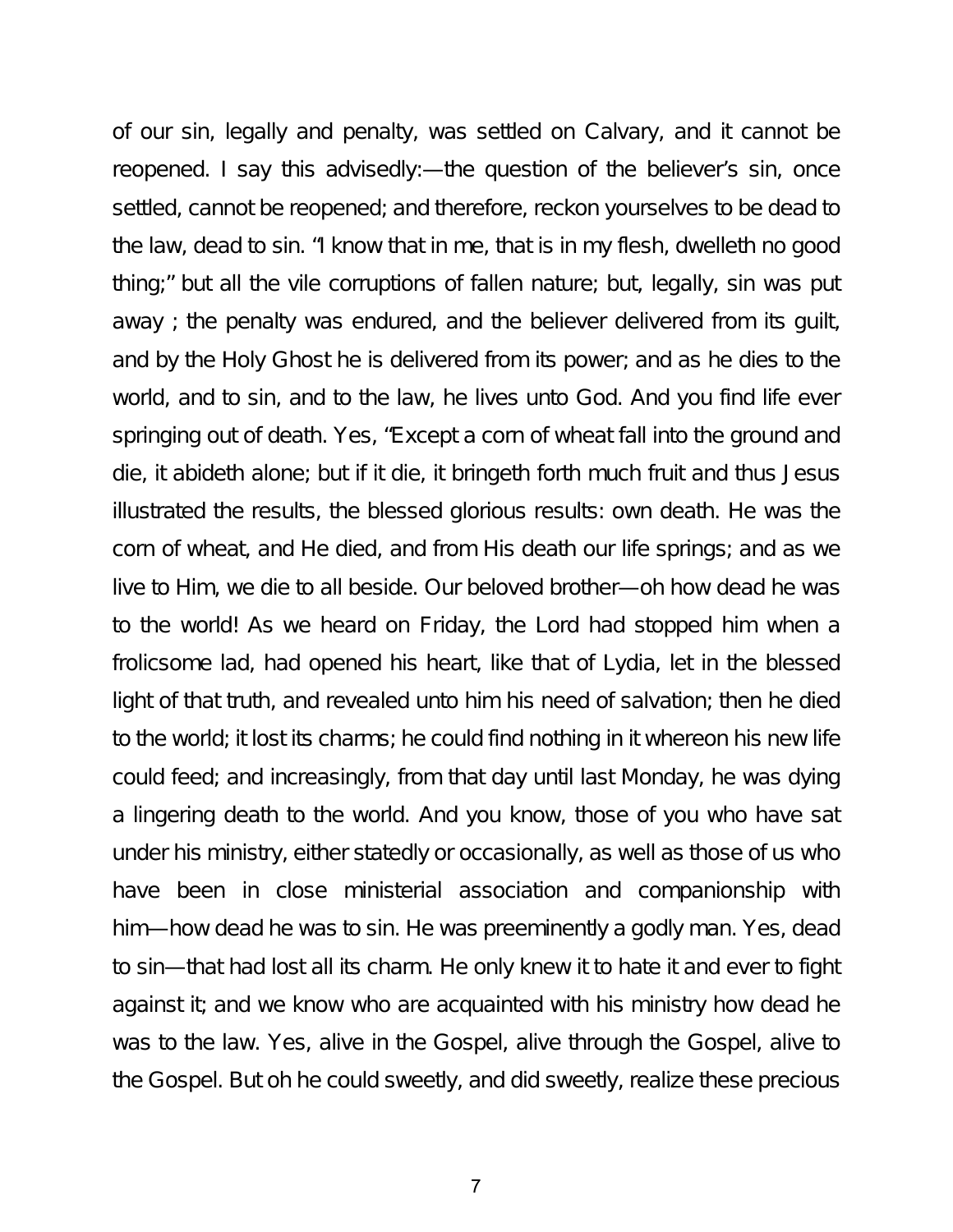lines of Toplady's that some people call blasphemous who know nothing of the secret:

> "The terrors of law and of God, With me can have nothing to do; My Saviour's obedience and blood, Hide all my transgressions from view.' '

The saints die in Christ, and die by the power of the Holy Ghost unto the the world, and sin, and to the law. And then they die literally and physically, but not as other men die. There is not a drop of penal wrath connected with their death; and have you not noticed that the Scriptures speak of it—the New Testament Scriptures especially,—very rarely as being death at all. "Our friend Lazarus sleepeth." " After that, He was seen of above five hundred brethren at once ; of whom the greater part remain unto this present, but some are fallen asleep'" "I would not have you to be ignorant, brethren, concerning them who are asleep, that ye sorrow not even as others who have no hope," [or ground of hope in salvation.] The Old Testament describes it very blessedly too as being "gathered to their people," or being "gathered to their fathers." Yes, it seems to me to take away a great deal of the gloom when we think of these descriptive passages concerning what we call "death." But Peter the Apostle speaks of it as a going out, an exodus. Those who understand the Greek language tell us that the word " deceased" is a compound word, and signifies the same as the word " exodus," going out; and Peter forewarned those to whom he wrote concerning his decease, and then very blessedly as "putting off this my tabernacle," putting it off like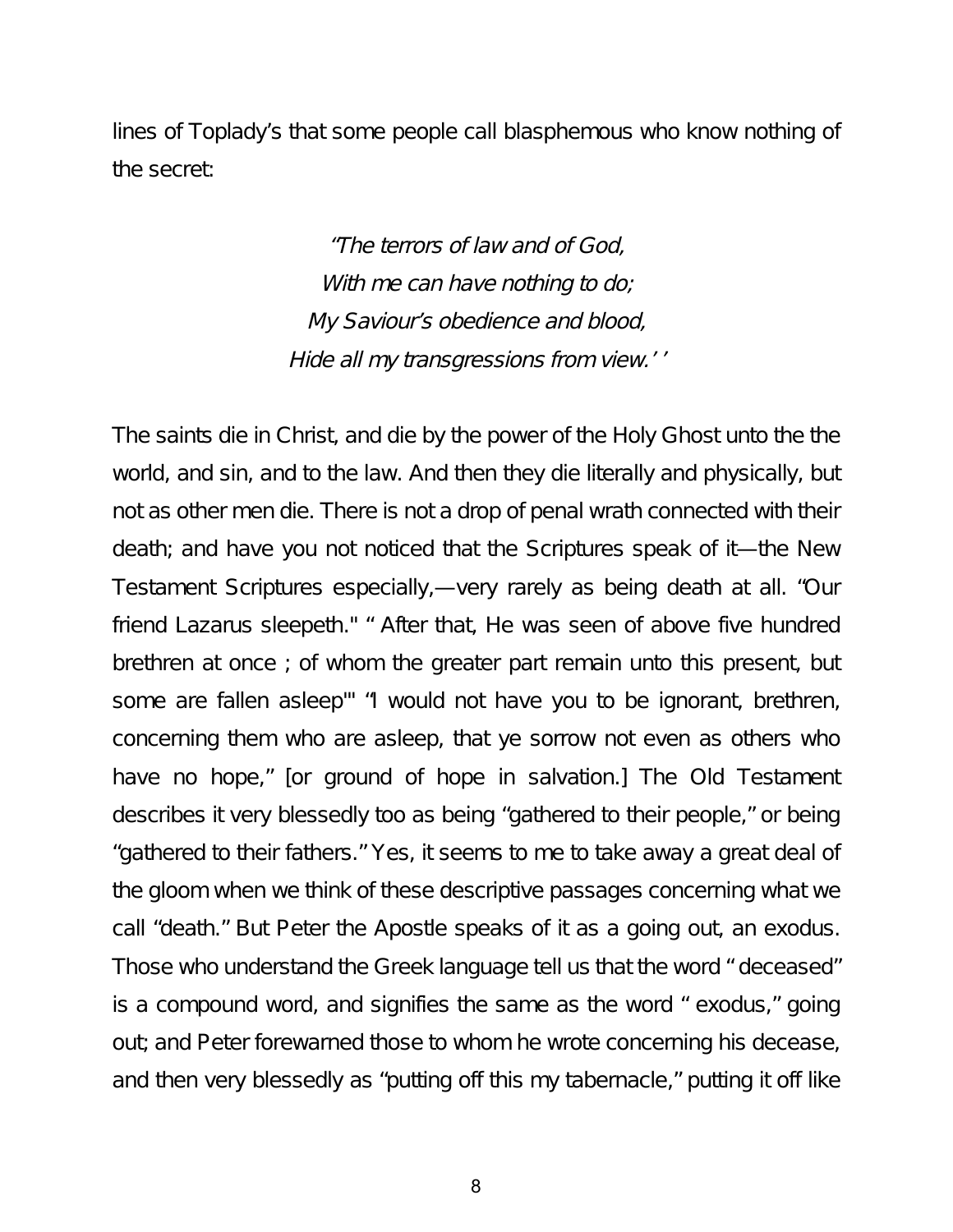a worn-out garment. And Paul speaks of it as an earthly house, or a "tabernacle being dissolved," where we have the same idea—worn-out, tumbling down. So our dear brother's earthly tabernacle was literally worn-out by the hard work in the cause of Him he loved so well; for he often preached when, humanly speaking, he should have been in bed ; and he preached because he loved the Master, and he loved the work, and he loved the pulpit. Hence, when the last attack came, his constitution was too weak to resist it. But the saints do not die as others, because their death is a step in advance: it is a promotion, a departure to be with Christ, a transfer to a higher class in the school, and a bringing of the beloved one and Jesus more closely together, to have sweeter fellowship with Him, and to learn yet more concerning Him. Yes, brethren, it is a real promotion; hence Paul says, "Having a desire to depart, and to be with Christ, which is far better: "absent from the body, present with the Lord." Would we bring Brother Hazelton back again? Ah I no ; much as we miss him, much as we loved him, deeply as we grieve over his departure, we would not bring him back to the sufferings which he has endured for the last eight or ten years. To be with Christ is "far better—some old copies read "best of all." Oh, it is best of all to see Jesus, to see His face, to hear His voice, to receive the glad welcome, "Come, ye blessed of my Father;" or, "Well done, good and faithful servant: enter thou into the joy of thy Lord."

III. But once more, let us direct your attention to the preciousness of this process of dying. You see it is a process the saints pass through— which is precious in the Lord's sight. "Precious in the sight of the Lord is the death of His saints." Oh, will not this help you, beloved, to dry your tears, to wipe

9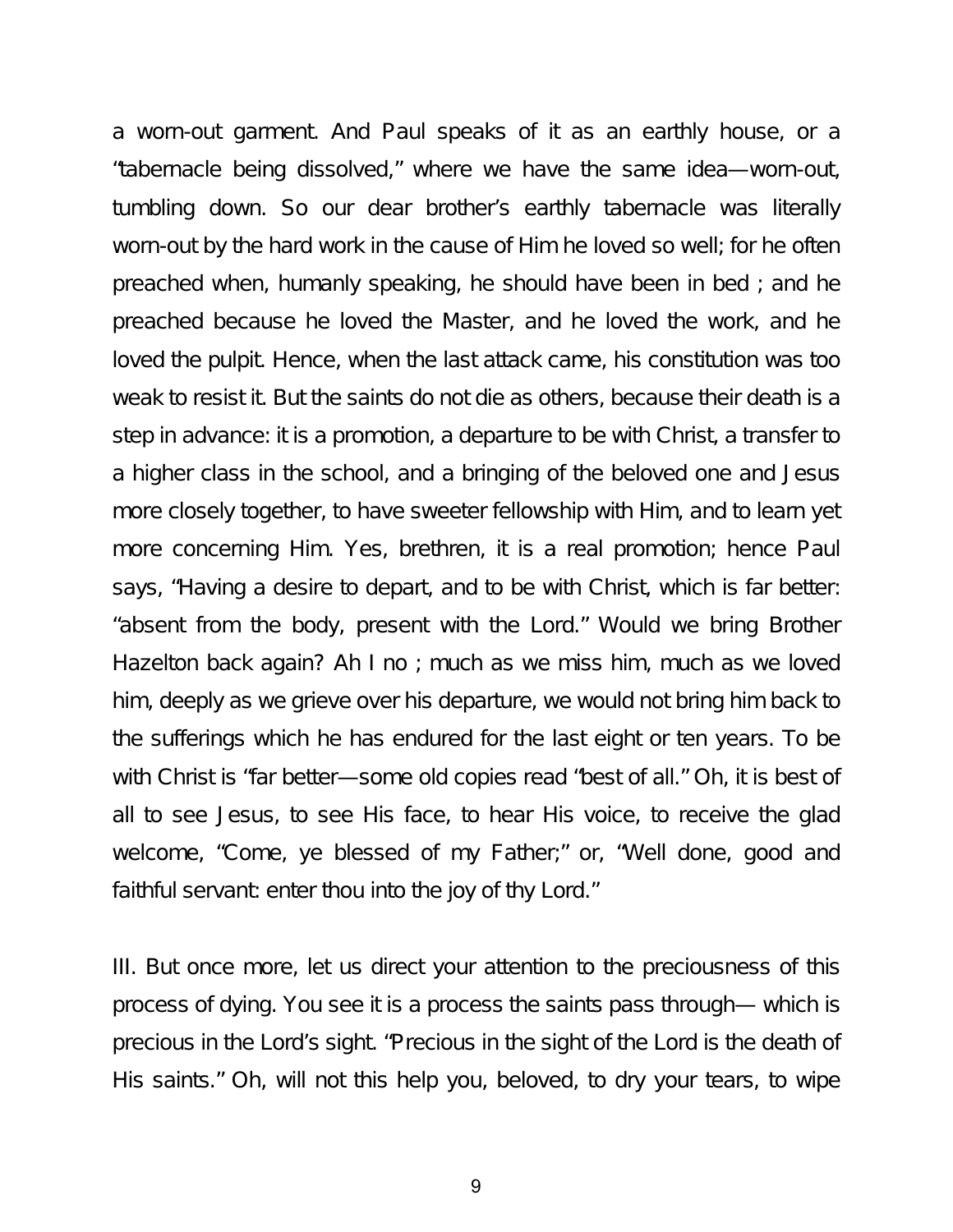them away, to look up to Him. We know from this declaration of Holy Writ, that that which we mourn, that which is exceedingly painful to us who are left behind, is most precious in the sight of the Lord. But how can it be? I have thought that this death is "precious in the sight of the Lord," because they are precious to Him. Every regenerated soul is unspeakably dear to the heart of Jesus Christ. Let us not forget this. What a price they cost Him! He was rich, and who can tell how rich! Mark you, he was rich in the possession of glory that He could relinquish for a time—that was not His Godhead; no, whatever it was, it was not His Godhead: He never laid that aside, He was never undeified, He was God when manifest in the flesh—but He was rich. Surrounded by the seraphic host, that never sinned, who hymned His praises, flew on His errands, honored Him as co-equal with the Father and the Holy Ghost. Oh, how rich, and how independent! The Lord hath looked down from heaven. He could see a long way—He hath looked down. Yes, and He "wondered that there was none to help," and His "own arm brought salvation!" He came down; "for your sakes He became poor." He made Himself of no reputation, took upon Him the form of a servant, and was made in the likeness of men, Mark you, His character was unspotted, but His reputation, He was content to forego. There is a vast difference between real character and reputation. A bad man, from policy may manage to keep up a fair reputation, and be esteemed in the world, while He is deceiving all around him—there is real villainy beneath the cloak that he wears. A good man may make a false step, and his reputation may be damaged, as was the case with David. Bless God; our brother's reputation was never damaged, any more than his character. But Jesus, while His character was perfect, "made Himself of no reputation for your sakes He became poor; that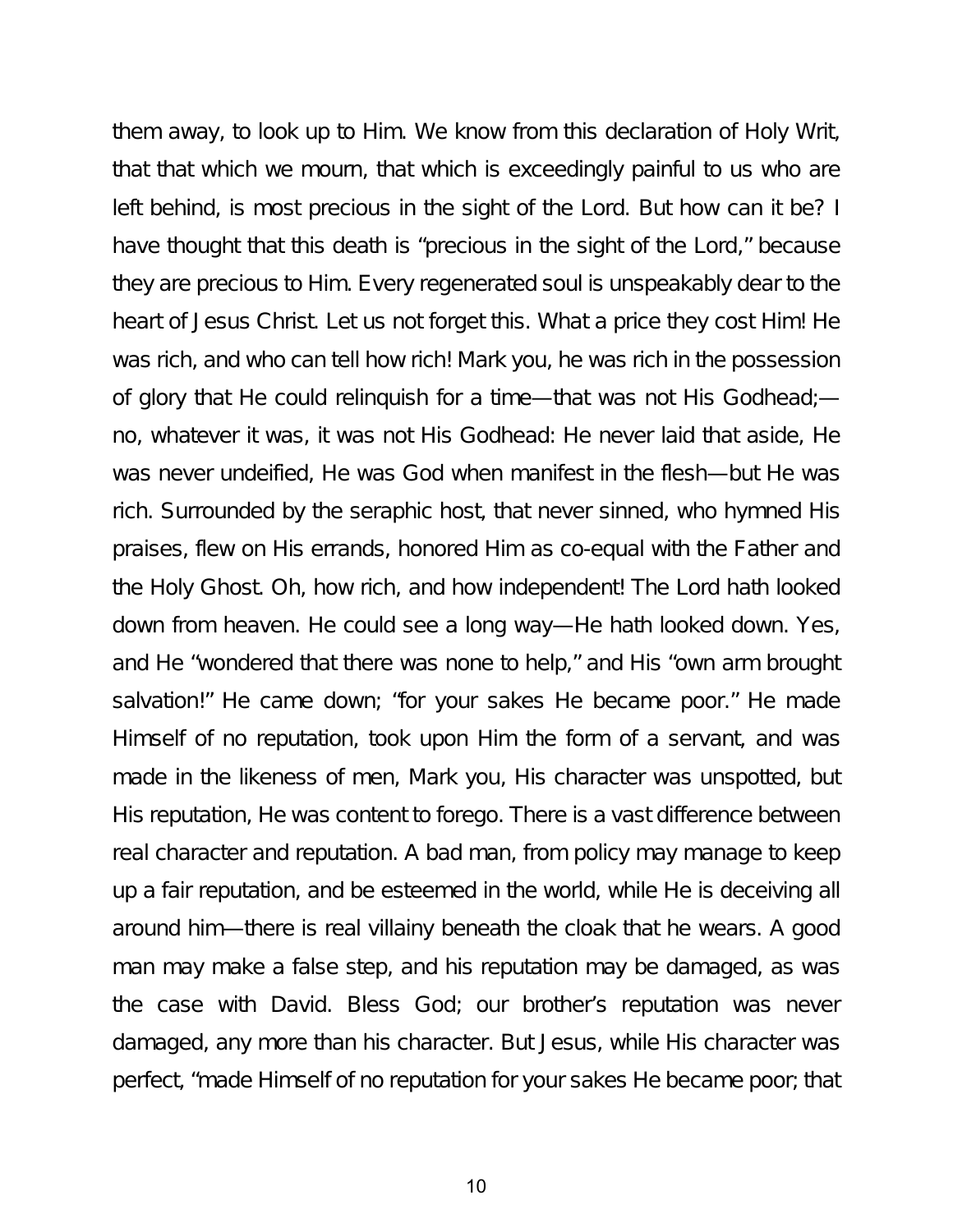ye through His poverty might be made rich." Oh! How He must have loved us!

> "Oh for this love, let rocks and hills, Their lasting silence break; And ail harmonious human tongues The Saviour's praises speak " "Down from the shining seats above, With joyful haste he fled."

And what for? "The Son of man is come to seek and to save not them that were lost, though that is true ; but He came " to seek and to save that which was lost:"—that treasure of His, those saints of His, they are dear to His heart, precious in His esteem, as the " precious sons of Zion, comparable to fine gold." Believer, try and think of this. Whatever the world thinks of you as an individual, the world thinks very little of you as a believer—very little indeed. Ah I the world does not esteem you as a Christian. Ah! No! They know us not, because they knew Him not. But oft times the child of God is persecuted, and despised, and down-trodden, and oppressed, simply because he is a saint. Never mind, so was the Master; and His saints are precious to Him; and because so precious to His heart, because they cost Him such a price, their death is precious in His sight.

In the next place, because it is a grand conquest. It is a blessed triumph of His grace. Life is a battle, not only commercially, but spiritually; the Christian has to fight the battle with indwelling sin; for though Christ has put it away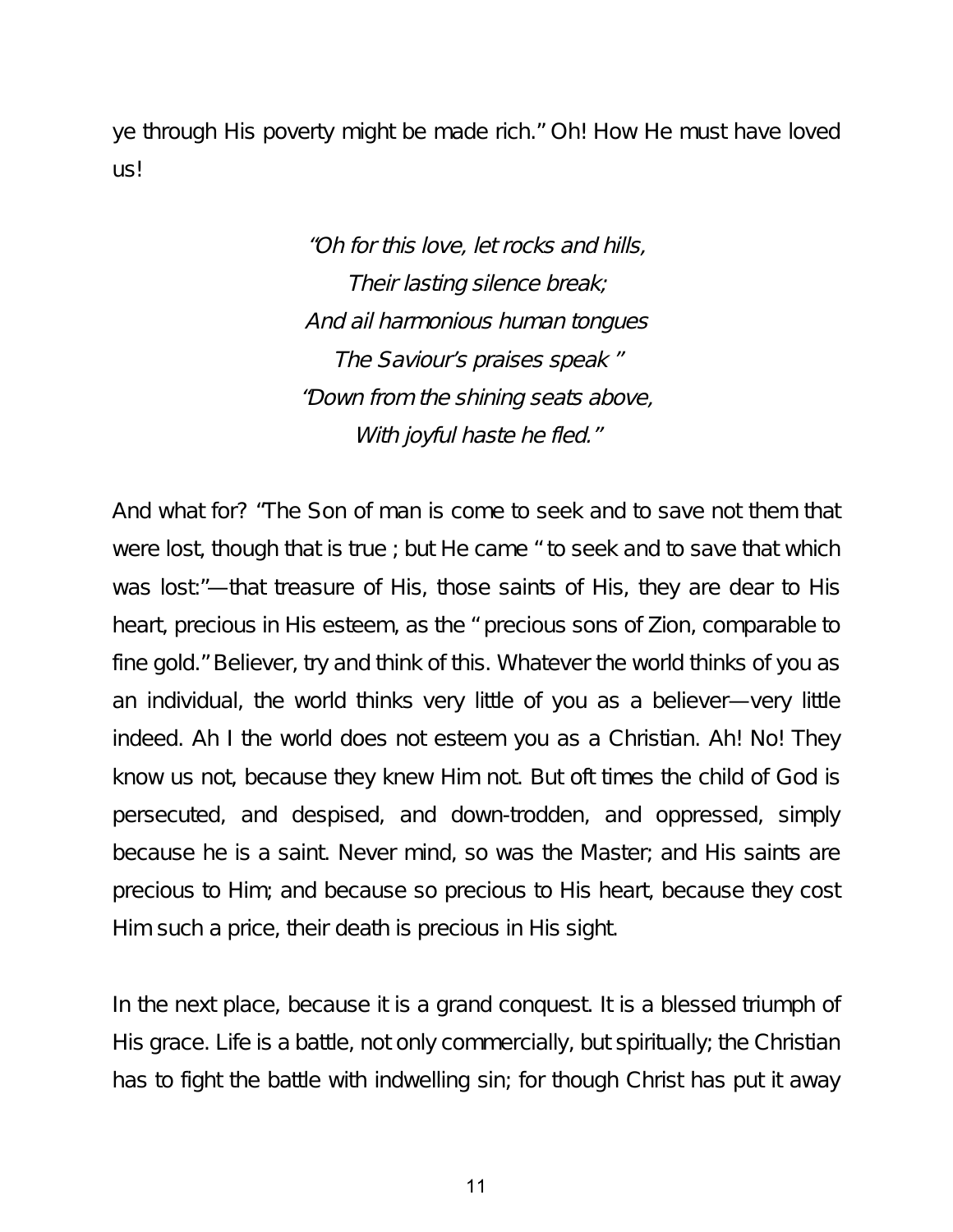penalty and legally, it is there as a root of evil, and is ever budding forth; and life, therefore, is a battle with sin, Satan, the world, and self: and what is it, beloved, that sustains and upholds, and enables us to keep up the conflict? Grace, the grace of God. No sooner do we attempt the warfare in our own strength, than we fail. Peter said, "Lord, I am ready to go with Thee, both into prison and to death." "Lord, I will lay down my life for Thy sake!" That arose from self-confidence and pride; and you know what a disastrous fall he had. If we stand a moment against these foes, it is by the grace of God. And that grace is precious to Jesus; and the trial of the Christian through that grace, the victories obtained, are all precious to Jesus, and when these victories are complete, when every battle has been fought, and every foe vanquished in His name, and through His strength; and the soul is released from its body of clay, methinks it is precious in the sight of the Lord. Beloved, I say again, dry your tears; that which you grieve over is precious in Christ's esteem.

But once more: the death of the saint is precious in the sight of the Lord, because He loves to have them near Him. He is happy in their happiness, his enjoyment is their enjoyment; and when they pass through the change that we call death, they are released from their labors. "Blessed are the dead that die in the Lord that they may rest from their labors; and their works do follow them." They do not go before them,—their works do follow them. And the Lord bids them welcome to the mansions in the sky, and rejoices in their deliverance from sickness, sorrow, pain, conflict, and temptation; and rejoices to have them with a numberless host, around His mediatorial throne, rejoices in their songs of praise and thanksgiving unto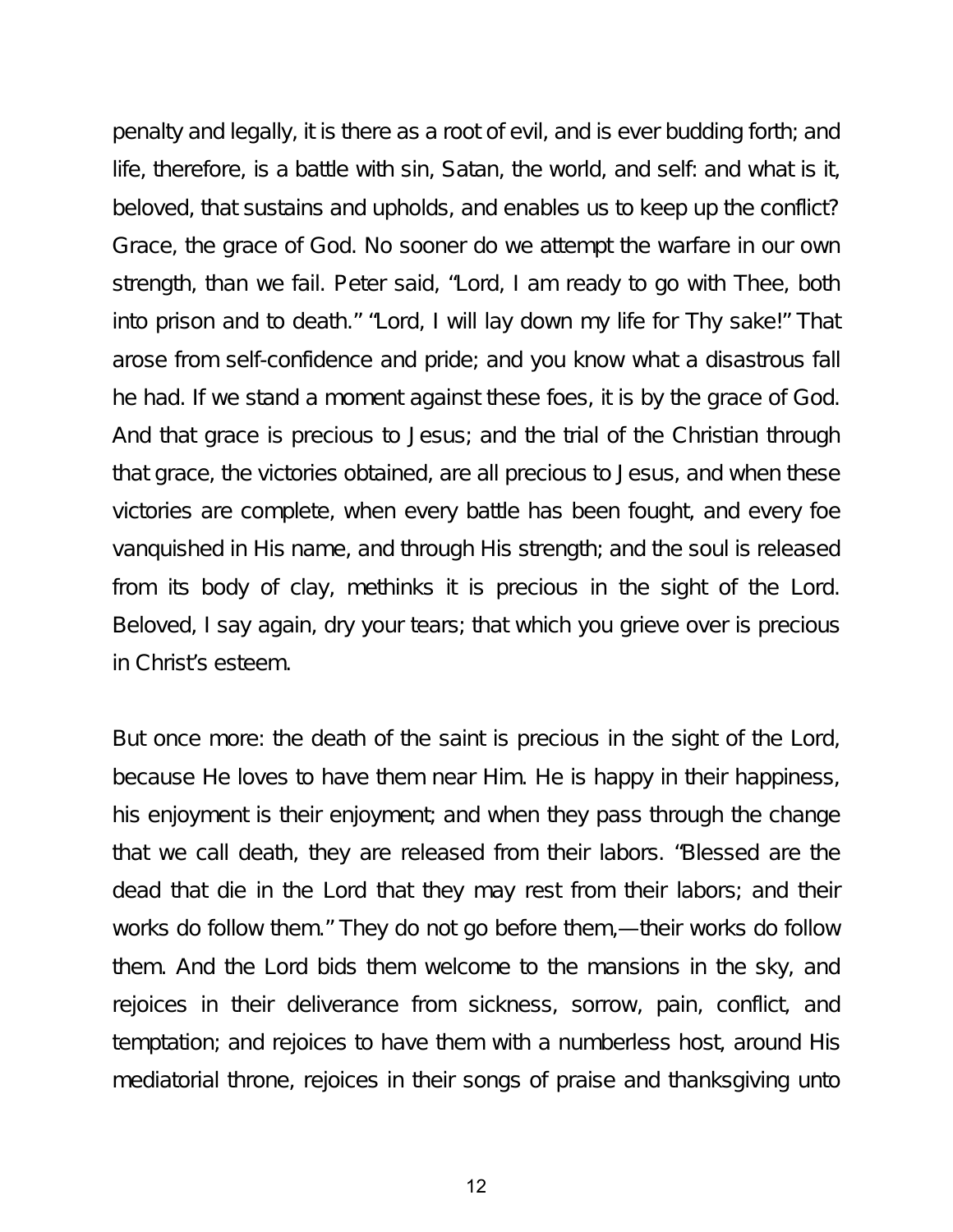Himself; while they cry, ''Unto Him that loved us, and washed us from our sins, in His own blood, and hath made us kings and priests unto God and His Father; to Him be glory and dominion for ever and ever." Yes, " Precious in His sight is the death of His saints' because they are released from all suffering, and admitted within the pearly gates, to enjoy the fellowship of the church above, and await the grand day when salvation shall be complete, in their resurrection from the dead, for it is only a question of time. On Friday afternoon, we left the emaciated frame in the cold and dark tomb, committing "earth to earth, and dust to dust, and ashes to ashes but as we said then at the graveside, it was not common dust. No, it belongs to Christ; it is a part of the purchased possession, and He will watch over it while he sleeps. It is a dreamless and calm sleep; and in the morning of the resurrection, He who said to the dead, "Lazarus, come forth!" will again speak, and all the nations underground shall hear the voice; for we read "the Lord Himself shall descend from heaven, with a shout, with the voice of the Archangel, with the trump of God; and the dead in Christ shall rise first." Thus, dear friends, you see their spirits are still living, and still making fresh discoveries of His glory, and receiving a higher education for eternity, and waiting there in the hope of rejoining their clay tenements, when they shall be rebuilt in the glorious image of the Lord. And oh how happy they are! How happy is Christ! And how precious to Him is their departure to be with Him! Aye! With God,-—

> "Far from <sup>a</sup> world of grief and sin, With Christ eternally shut in."